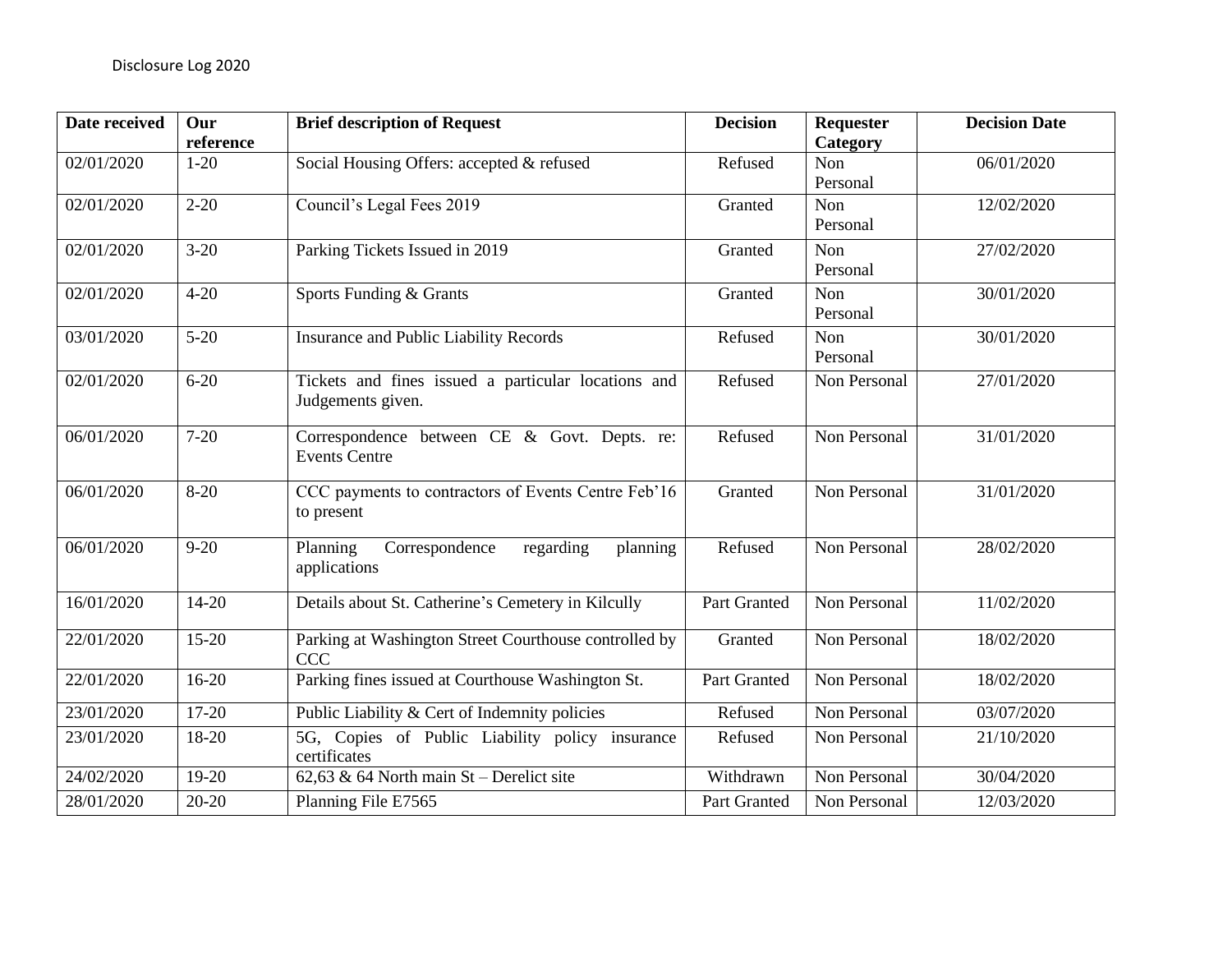| 31/01/2020 | $21 - 20$ | Re: House purchase in Cork                                                   | Refused                           | Non<br>Personal | 31/01/2020 |
|------------|-----------|------------------------------------------------------------------------------|-----------------------------------|-----------------|------------|
| 04/02/2020 | $22 - 20$ | Parking fines & Cycle complaints Information                                 | Refused                           | Non Personal    | 05/02/2020 |
| 05/02/2020 | $23 - 20$ | <b>Accommodation Placement Service Records</b>                               | Refused                           | Non Personal    | 28/02/2020 |
| 05/02/2020 | 24-20     | <b>LAMA</b> Queries                                                          | Part Granted                      | Non<br>Personal | 02/03/2020 |
| 06/02/2020 | $26 - 20$ | Records for Meelick Park, DeerPark & Earlwood<br>Estate                      | Granted                           | Non Personal    | 04/03/2020 |
| 07/02/2020 | $27 - 20$ | Cycling - complaints, falls & infrastructure.                                | <b>Part Granted</b>               | Non Personal    | 11/03/2020 |
| 06/02/2020 | 28-20     | <b>Traveller Accommodation Funding</b>                                       | Refused                           | Non Personal    | 01/07/2020 |
| 13/02/2020 | $31 - 20$ | Cycling - public liability claims                                            | Refused                           | Non Personal    | 11/03/2020 |
| 14/02/2020 | $32 - 20$ | Contractor for the Mary Elmes Bridge                                         | Granted                           | Non Personal    | 13/03/2020 |
| 17/02/2020 | $33 - 20$ | Inspection of Septic Tanks & Domestic waste water<br>treatment systems       | Refused                           | Non Personal    | 20/02/2020 |
| 17/02/2020 | $34 - 20$ | Half Moon Lane - Cycle lane                                                  | Refused                           | Non Personal    | 17/02/2020 |
| 17/02/2020 | $35 - 20$ | <b>Minutes of Board Meetings</b>                                             | Refused<br>Handled<br>Outside FOI | Non Personal    | 17/02/2020 |
| 14/02/2020 | $36-20$   | <b>Shaky Bridge Contractors</b>                                              | Refused                           | Non Personal    | 18/02/2020 |
| 14/02/2020 | $37 - 20$ | Planning Development - Ennismore                                             | Withdrawn                         | Non Personal    | 30/04/2020 |
| 17/02/2020 | 38-20     | <b>Grangefield Developments Ltd</b>                                          | Refused                           | Non Personal    | 01/04/2020 |
| 17/02/2020 | 39-20     | Half Moon Lane to Tramore Valley Park,<br>When is cycle lane open to public? | Granted                           | Non Personal    | 26/06/2020 |
| 24/02/2020 | $40 - 20$ | Residential and commercial vacant properties                                 | Granted                           | Non Personal    | 16/04/2020 |
| 24/02/2020 | $41 - 20$ | Anti social behaviour & evictions in social housing                          | Refused                           | Non Personal    | 25/02/2020 |
| 21/02/2020 | $42 - 20$ | Payments to Accommodations for Homeless                                      | Part Granted                      | Non Personal    | 23/04/2020 |
| 25/02/2020 | 44-20     | <b>LAMA</b> Information                                                      | Refused                           | Non Personal    | 16/03/2020 |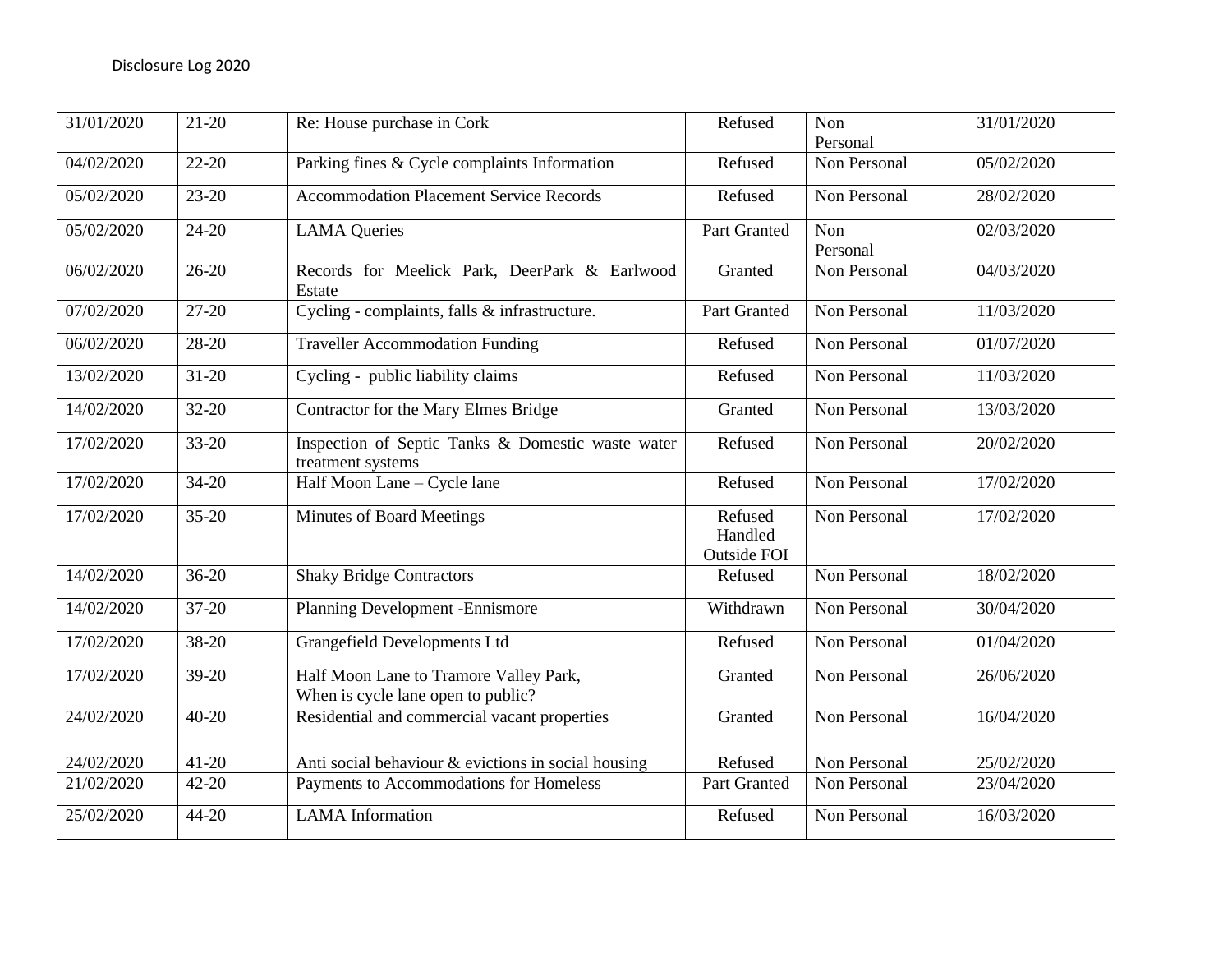| 25/02/2020 | $45 - 20$ | <b>Public Parking</b>                                              | Refused                                    | Non Personal | 26/02/2020 |
|------------|-----------|--------------------------------------------------------------------|--------------------------------------------|--------------|------------|
| 25/02/2020 | $46 - 20$ | Fines for Government & publicly funded vehicles                    | Refused                                    | Non Personal | 26/02/2020 |
| 27/02/2020 | 48-20     | Report of Cork City joint Policing Committee                       | Refused                                    | Non Personal | 05/03/2020 |
| 28/02/2020 | 49-20     | Construction works at Knocknaheeny Avenue                          | Withdrawn                                  | Non Personal | 16/04/2020 |
| 02/03/2020 | $50-20$   | Total paid to landlords re: HAP & RAS                              | Refused                                    | Non Personal | 02/03/2020 |
| 03/03/2020 | $52-20$   | 5G Strategy                                                        | Refused                                    | Non Personal | 05/03/2020 |
| 05/03/2020 | 53-20     | Parking fines; Cycling complaints; no. of FOI appeals<br>charged   | Granted                                    | Non Personal | 31/03/2020 |
| 05/03/2020 | 54-20     | Private Detectives - Money spent                                   | Refused                                    | Non Personal | 06/03/2020 |
| 06/03/2020 | $55 - 20$ | Water Leak File                                                    | <b>Transferred</b> to<br>County<br>Council | Non Personal | 06/03/2020 |
| 05/03/2020 | 58-20     | Planning Retention application                                     | Withdrawn                                  | Non Personal | 06/03/2020 |
| 09/03/2020 | $60 - 20$ | <b>Election Posters Information</b>                                | Refused<br>Handled<br><b>Outside FOI</b>   | Non Personal | 10/03/2020 |
| 06/03/2020 | $61-20$   | Private detectives: Financial Management database                  | Granted                                    | Non Personal | 20/04/2020 |
| 19/03/2020 | $63 - 20$ | Correspondence relating to Independent Review of<br><b>LLFRS</b>   | Granted                                    | Non Personal | 15/05/2020 |
| 19/03/20   | 64-20     | Audit Reports of CCC, 2018 and 2019                                | Part Granted                               | Non Personal | 06/05/2020 |
| 23/03/2020 | $65 - 20$ | Correspondence between CCC & HR Walingford in<br>relation to LLFRS | Refused                                    | Non Personal | 19/05/2020 |
| 24/03/2020 | 66-20     | Correspondence between CE & OPW- Save Cork City                    | Refused                                    | Non Personal | 20/04/2020 |
| 26/03/2020 | 67-20     | Queries regarding Local Authority Councillors                      | Refused                                    | Non Personal | 16/04/2020 |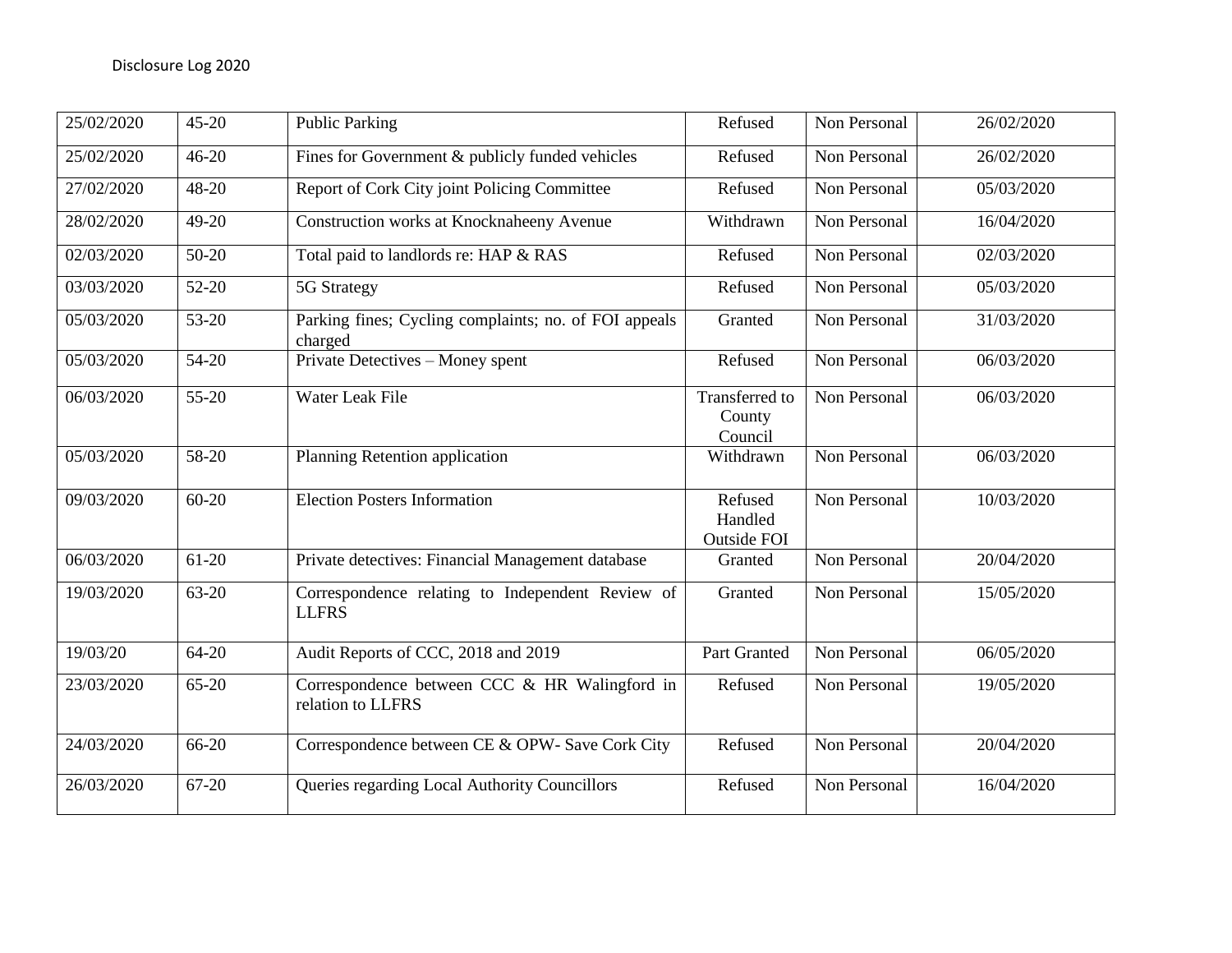| 19/03/2020 | 68-20     | Re: Release of previous FOI's                                        | Part Granted                             | Non Personal | 14/04/2020 |
|------------|-----------|----------------------------------------------------------------------|------------------------------------------|--------------|------------|
| 27/03/2020 | $69-20$   | <b>LLFRS</b> Public Consultation Funding                             | Refused<br>Handled<br><b>Outside FOI</b> | Non Personal | 01/04/2020 |
| 27/03/2020 | 70-20     | <b>LLFRS</b> Cost of Brochure                                        | Withdrawn<br><b>Outside FOI</b>          | Non Personal | 01/04/2020 |
| 27/03/2020 | $71-20$   | Works at Knocknaheeny Avenue                                         | Refused                                  | Non Personal | 22/04/2020 |
| 01/04/2020 | $72 - 20$ | Correspondence between OPW&CCC re:Co-funding<br>public realm         | Refused                                  | Non Personal | 30/06/2020 |
| 01/04/2020 | 73-20     | Correspondence between CCC and insurance providers<br>re: LLFRS      | Refused                                  | Non Personal | 27/04/2020 |
| 27/03/2020 | 74-20     | Funding to CCC by OPW to run public consultation re:<br><b>LLFRS</b> | Refused                                  | Non Personal | 27/04/2020 |
| 02/04/2020 | 76-20     | Potential GDPR breaches in CCC                                       | Refused                                  | Non Personal | 27/04/2020 |
| 06/04/2020 | $77-20$   | Graffiti Removal                                                     | Refused                                  | Non Personal | 20/04/2020 |
| 08/04/2020 | 78-20     | CCTV Footage, Grand Parade                                           | Refused                                  | Non Personal | 30/04/2020 |
| 24/04/2020 | 80-20     | list of contractors, subcontractors since Jan 2019                   | Refused                                  | Non Personal | 19/05/2020 |
| 24/04/2020 | 81-20     | <b>Enforcement of Derelict Sites Act</b>                             | Refused                                  | Non Personal | 05/05/2020 |
| 29/04/2020 | 82-20     | Details re ICT Risk Management software system                       | Refused                                  | Non Personal | 05/05/2020 |
| 28/04/2020 | 83-20     | Figure paid to each individual councillor since 1st<br>March 2020    | Granted                                  | Non Personal | 20/05/2020 |
| 29/04/2020 | 85-20     | Retail store closures                                                | Refused                                  | Non Personal | 20/05/2020 |
| 29/04/2020 | 86-20     | Hedge funds                                                          | Refused                                  | Non Personal | 20/05/2020 |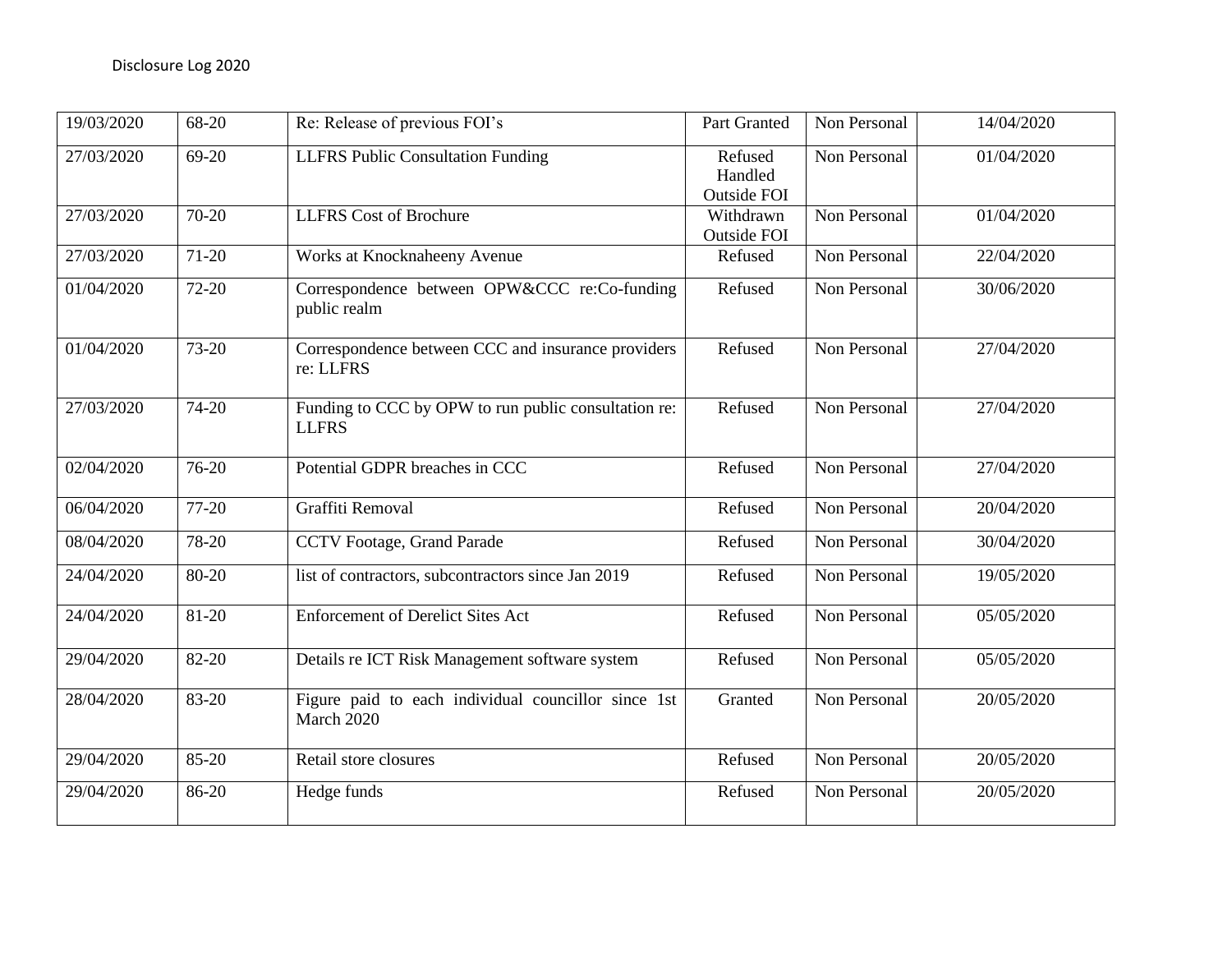| 05/05/2020 | 87-20     | <b>St Patricks Day Travel</b>                                                                                                        | Refused                       | Non Personal | 18/05/2020 |
|------------|-----------|--------------------------------------------------------------------------------------------------------------------------------------|-------------------------------|--------------|------------|
| 05/05/2020 | 88-20     | Correspondence between OPW & CCC re: co-funding<br>public realm                                                                      | Part Granted                  | Non Personal | 05/06/2020 |
| 14/05/2020 | 94-20     | Cleaning regime being undertaken in city to re-open<br>city                                                                          | Granted                       | Non Personal | 10/06/2020 |
| 18/05/2020 | $96 - 20$ | Amount spent on dog fouling campaign                                                                                                 | Refused                       | Non Personal | 20/05/2020 |
| 18/05/2020 | 97-20     | Commitments $&$ expenditure under the housing retrofit<br>scheme                                                                     | Granted                       | Non Personal | 27/06/2020 |
| 21/05/2020 | 98-20     | <b>Private Swimming Pools</b>                                                                                                        | Refused                       | Non Personal | 20/05/2020 |
| 26/05/2020 | 99-20     | All records relating to footpath parking, double yellow<br>lines and road safety at the junction of Churchyard<br>Lane and Maryville | Granted                       | Non Personal | 19/06/2020 |
| 28/05/2020 | 101-20    | Cycle Lanes- Cost, date, maintenance & complaints.                                                                                   | Refused                       | Non Personal | 04/06/2020 |
| 02/06/2020 | 102-20    | Traffic Lights & Pedestrian wait times                                                                                               | Refused                       | Non Personal | 04/06/2020 |
| 03/06/2020 | 103-20    | Records relating to opening of Half Moon lane to<br><b>Tramore Valley Park</b>                                                       | Part Granted                  | Non Personal | 26/06/2020 |
| 08/06/2020 | 105-20    | Records relating to Cycle lanes in Cork                                                                                              | Part Granted                  | Non Personal | 30/06/2020 |
| 08/06/2020 | 106-20    | Records relating to Fuzion communications with Cork<br>City Council                                                                  | Granted                       | Non Personal | 29/06/2020 |
| 12/06/2020 | 107-20    |                                                                                                                                      | Transferred to<br>Clare Co Co | Non Personal | 22/06/2020 |
| 18/06/2020 | 108-20    | Dog Fouling and Pot holes records                                                                                                    | Refused                       | Non Personal | 18/06/2020 |
| 18/06/2020 | 109-20    | Footfall on Patrick's Street                                                                                                         | Granted                       | Non Personal | 04/08/2020 |
| 22/06/2020 | 110-20    | Copies of CCC financial management database records<br>regarding cycle lanes on Kinsale Road/N27                                     | Refused                       | Non Personal | 15/07/2020 |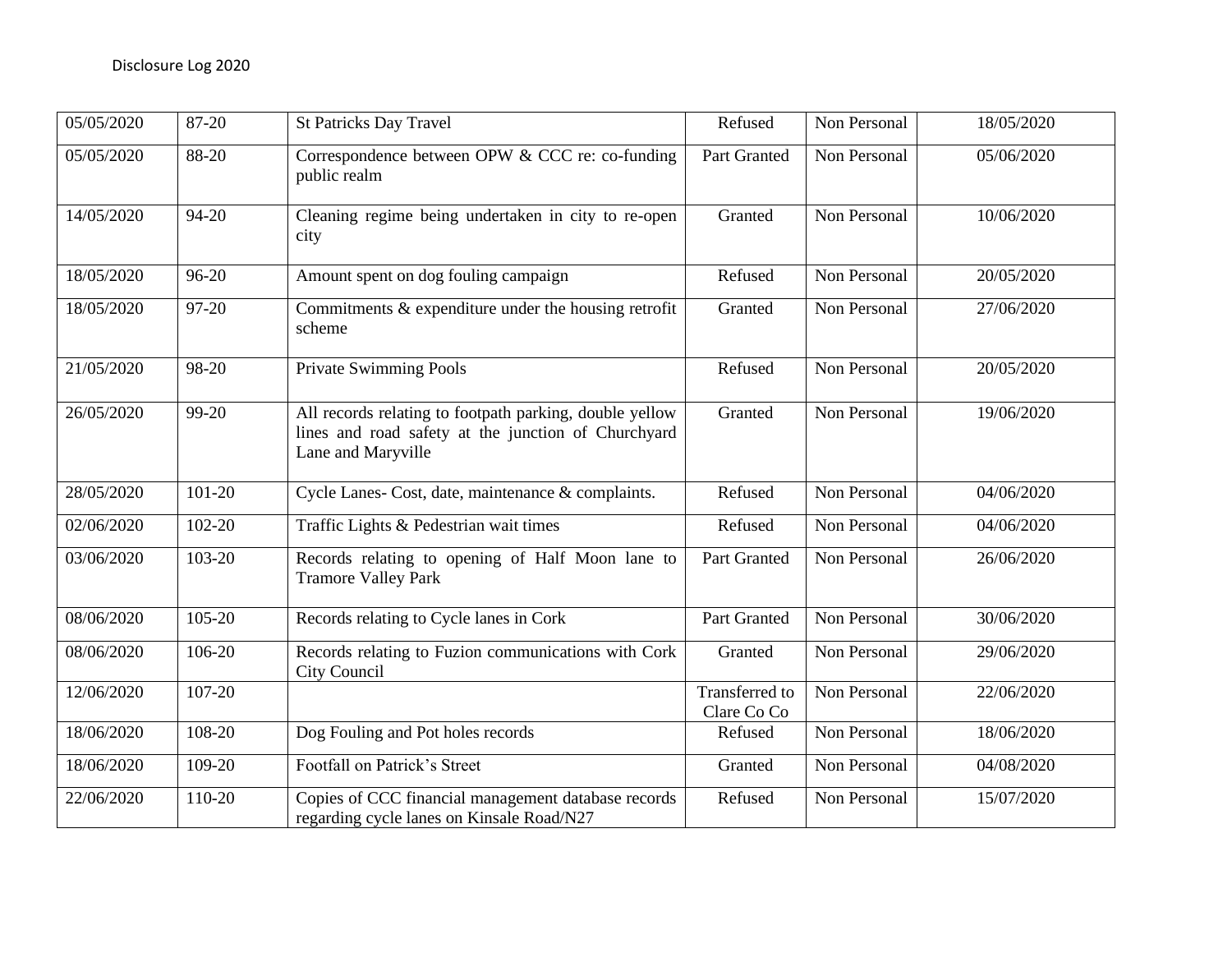| 15/06/2020 | 111-20 | Planning permission records for mooring licences for<br>yachts                        | Refused<br>Dealt with<br>outside FOI                     | Non Personal | 25/06/2020 |
|------------|--------|---------------------------------------------------------------------------------------|----------------------------------------------------------|--------------|------------|
| 22/06/2020 | 112-20 | No's of staff out of work in CCC during Covid 19<br>pandemic                          | Refused<br>Dealt with<br>outside FOI                     | Non Personal | 25/06/2020 |
| 30/06/2020 | 113-20 | Contract details re: Park by Phone                                                    | Part Granted                                             | Non Personal | 10/07/2020 |
| 03/07/2020 | 114-20 | Re: apartments in Wellington Terrace                                                  | Refused                                                  | Non Personal | 21/08/2020 |
| 09/07/2020 | 120-20 | Details Re: Covid 19 compliance on Construction sites                                 | <b>Transferred</b> to<br>Health &<br>Safety<br>Authority | Non Personal | 09/07/2020 |
| 14/07/2020 | 121-20 | Records of parking fines, monies collected etc<br>2017-2019                           | Part Granted                                             | Non Personal | 17/08/2020 |
| 16/07/2020 | 122-20 | Details of "Void" houses and apartments and the cost<br>in 2019                       | Refused<br>Dealt with<br>outside FOI                     | Non Personal | 21/07/2020 |
| 17/07/2020 | 123-20 | Racial complaints to Cork City Council Housing<br>Department                          | Refused                                                  | Non Personal | 07/08/2020 |
| 17/07/2020 | 124-20 | Queries on Cork City Council IT Department e.g. on<br>Oracle and SAP computer systems | Refused<br>Dealt with<br>outside FOI                     | Non Personal | 22/07/2020 |
| 21/07/2020 | 125-20 | Queries regarding Inchigaggin House & Lands, Cork                                     | Granted                                                  | Non Personal | 13/08/2020 |
| 31/07/2020 | 131-20 | <b>Staff Sickness Data</b>                                                            | Refused<br>Dealt with<br>outside FOI                     | Non Personal | 07/08/2020 |
| 30/07/2020 | 132-20 | <b>Cork City Council Sports Grants</b>                                                | Granted                                                  | Non Personal | 13/08/2020 |
| 31/07/2020 | 135-20 | Correspondence regarding Kilcully cemetery                                            | Granted                                                  | Non Personal | 28/08/2020 |
| 05/08/2020 | 136-20 | Costs associated with duties of the Lord Mayor                                        | Refused<br>Dealt with<br>outside FOI                     | Non Personal | 05/08/2020 |
| 05/08/2020 | 137-20 | <b>Planning Enforcement File</b>                                                      | Refused                                                  | Non Personal | 17/08/2020 |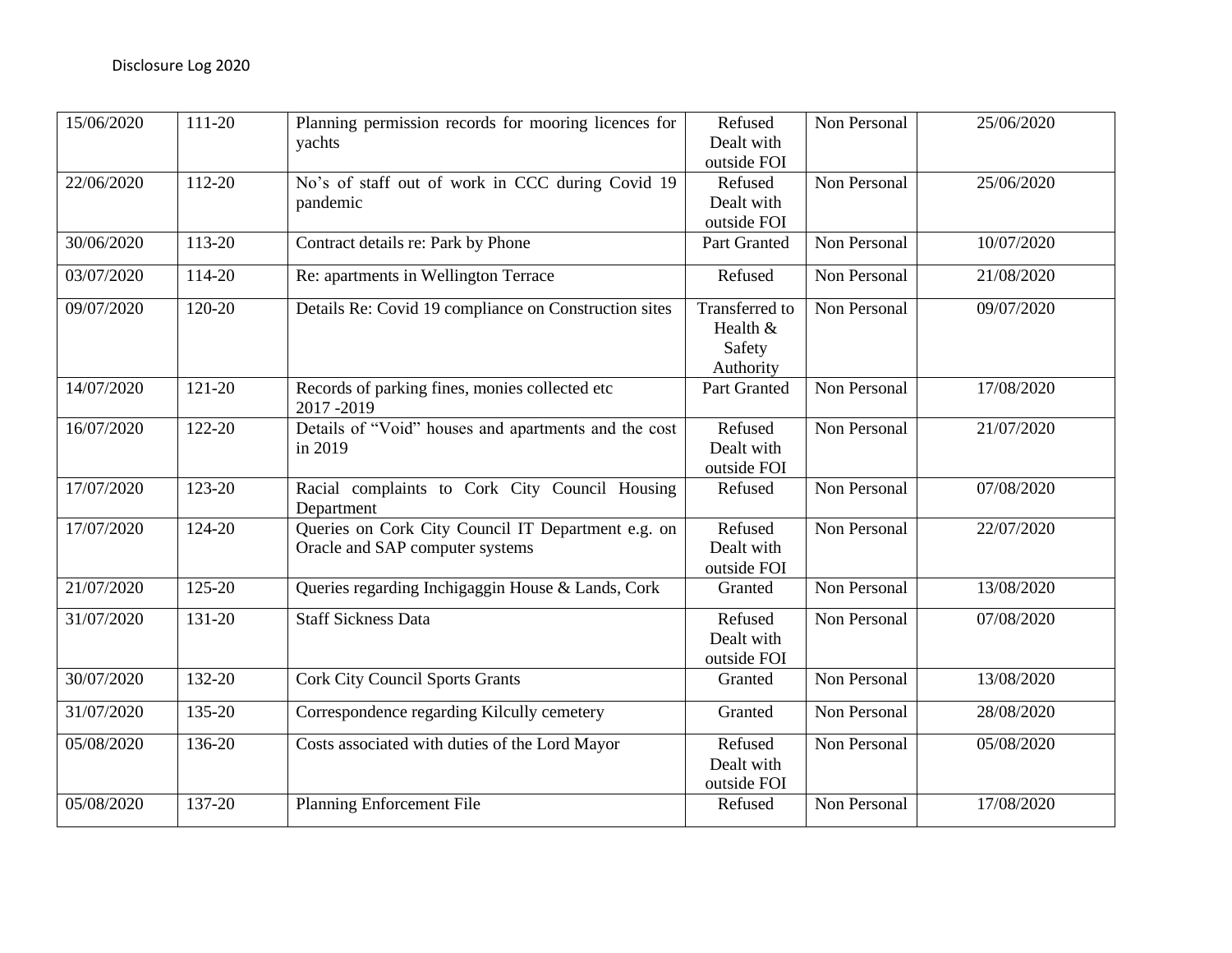| 05/08/2020 | 138-20 | Costs associated with Cork City Take Care, Share our<br>City Campaign            | Granted                                         | Non Personal | 31/08/2020 |
|------------|--------|----------------------------------------------------------------------------------|-------------------------------------------------|--------------|------------|
| 11/08/2020 | 141-20 | Decision to remove book from Cork City Libraries                                 | Refused                                         | Non Personal | 18/08/2020 |
| 13/08/2020 | 143-20 | <b>Enforcement File</b>                                                          | Granted                                         | Non Personal | 26/08/2020 |
| 17/08/2020 | 144-20 | Copy of Survey on Drainage System in Blackrock,<br>Cork                          | Refused                                         | Non Personal | 07/09/2020 |
| 17/08/2020 | 145-20 | Request relating to Access Keys to Tramore Valley<br>Park, Cork                  | Granted                                         | Non Personal | 09/09/2020 |
| 11/08/2020 | 146-20 | No. of fines issued in various places in Cork City                               | Refused                                         | Non Personal | 19/08/2020 |
| 18/08/2020 | 148-20 | Records relating to book named "Beyond Magenta"                                  | Granted                                         | Non Personal | 14/09/2020 |
| 26/08/2020 | 150-20 | Minutes of meeting, in 2013, regarding Kilcully<br>Graveyard                     | Granted                                         | Non Personal | 14/09/2020 |
| 01/09/2020 | 152-20 | No's of claims and compensations due to potholes                                 | Granted                                         | Non Personal | 28/09/2020 |
| 02/09/2020 | 153-20 | Documents<br>and<br>all<br>Communications<br>regarding<br>Neuron-Mobility Ltd.   | Granted                                         | Non Personal | 24/09/2020 |
| 02/09/2020 | 154-20 | Records and Reports regarding Morrison's Quay, Cork<br>City.                     | Withdrawn                                       | Non Personal | 07/12/2020 |
| 10/09/2020 | 157-20 | <b>Retention Planning Records</b>                                                | Transferred to<br><b>Cork County</b><br>Council | Non Personal | 10/09/2020 |
| 14/09/2020 | 159-20 | Records of social media policies for employees in Cork<br>City Council 2019/2020 | Granted                                         | Non Personal | 09/10/2020 |
| 16/09/2020 | 161-20 | Details on counters foot/bike numbers in Cork                                    | Part Granted                                    | Non Personal | 15/10/2020 |
| 23/09/2020 | 165-20 | Records on South Mall Cycleway                                                   | Refused                                         | Non Personal | 15/10/2020 |
| 24/09/2020 | 166-20 | Records of Parking Tickets on Pouladuff Road                                     | Refused<br>Dealt with<br>outside FOI            | Non Personal | 28/09/2020 |
| 25/09/2020 | 168-20 | Records regarding parking tickets & Revenue made<br>from them                    | Refused<br>Dealt with<br>outside FOI            | Non Personal | 25/09/2020 |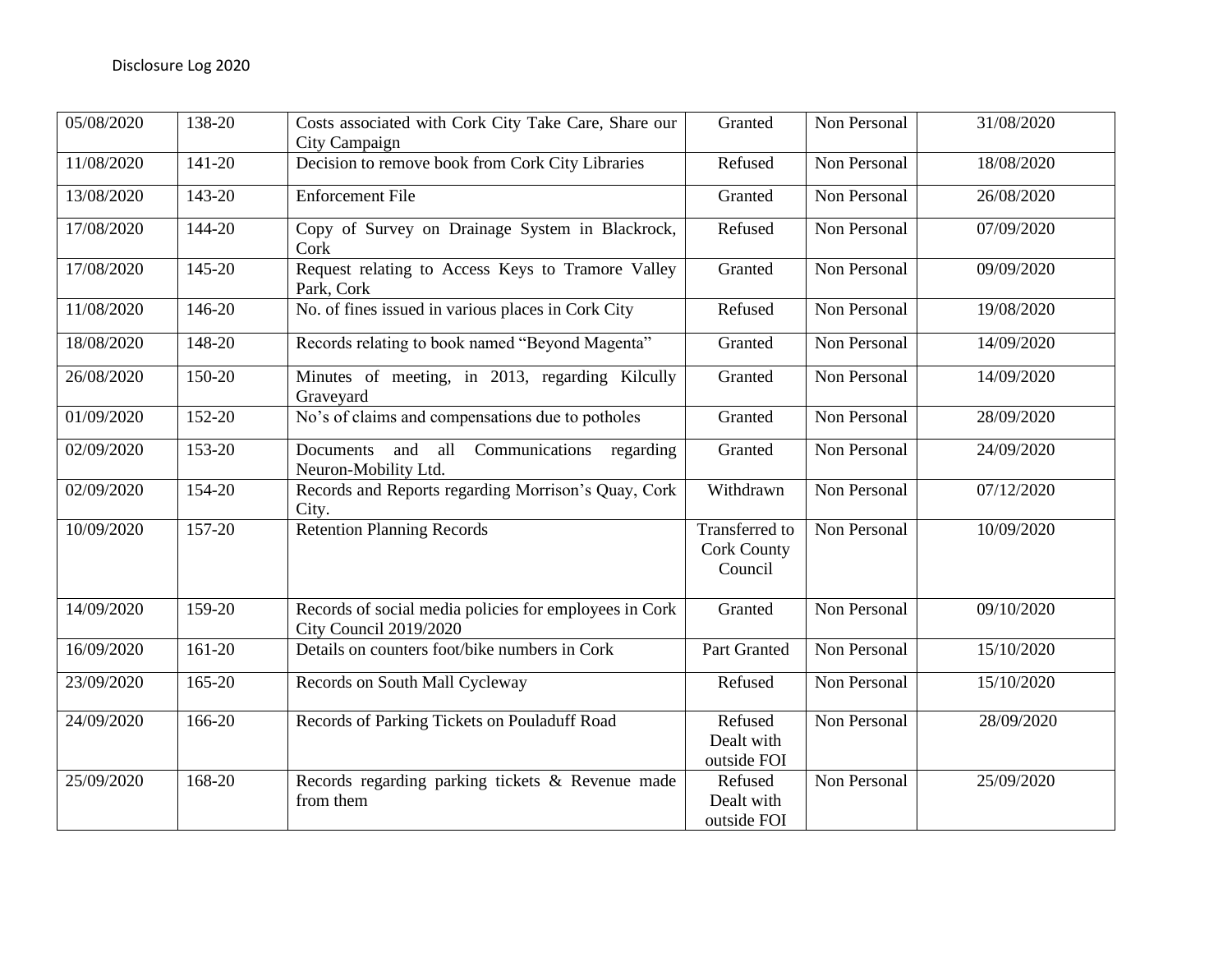| 25/09/2020 | 169-20     | 2 X Requests regarding bike parking in Cork City                                       | Part Granted                                | Non Personal    | 21/10/2020 |
|------------|------------|----------------------------------------------------------------------------------------|---------------------------------------------|-----------------|------------|
| 28/09/2020 | 170-20     | Records of pre consultation meetings re: Part 8                                        | Refused                                     | Non Personal    | 22/10/2020 |
| 28/09/2020 | 171-20     | Records regarding flexible wands in Ballintemple                                       | Granted                                     | Non<br>Personal | 21/10/2020 |
| 29/09/2020 | 173-20     | Records re: parking interventions in Ballintemple                                      | Granted                                     | Non Personal    | 21/10/2020 |
| 29/09/2020 | 174-20     | Correspondence regarding Bollards in Ballintemple                                      | Granted                                     | Non Personal    | 21/10/2020 |
| 30/09/2020 | 175-20     | Pre-Planning costs incurred by CCC in relation to units<br>in Redforge Road, Blackpool | Refused                                     | Non Personal    | 27/10/2020 |
| 30/09/2020 | 176-20     | Minutes of Council Meeting held on 28/09/2020                                          | Refused<br>Dealt with<br>outside FOI        | Non<br>Personal | 30/09/2020 |
| 29/09/2020 | $177 - 20$ | applications regarding cycle<br>Funding<br>detection<br>facilities in city             | Refused                                     | Non Personal    | 27/10/2020 |
| 30/09/2020 | 178-20     | Pre-planning costs incurred by CCC – Boyces St.                                        | Part Granted                                | Non Personal    | 16/11/2020 |
| 29/09/2020 | 179-20     | Pre-planning costs incurred by CCC - Blackrock                                         | Part Granted                                | Non Personal    | 16/11/2020 |
| 29/09/2020 | 180-20     | Pre-planning costs incurred by CCC – Batchelors Quay                                   | Refused                                     | Non Personal    | 27/10/2020 |
| 30/09/2020 | 181-20     | Costs of cleaning City Hall, signage and advertising                                   | Refused<br>Dealt with<br>outside FOI        | Non Personal    | 01/10/2020 |
| 30/09/2020 | 182-20     | Queries regarding Cork City Council meetings,<br>postage & budget                      | Refused Dealt<br>with outside<br><b>FOI</b> | Non Personal    | 01/10/2020 |
| 30/09/2020 | 183-20     | Questions regarding illegal dumping, costs, fines etc                                  | Refused<br>Dealt with<br>outside FOI        | Non Personal    | 01/10/2020 |
| 01/10/2020 | 184-20     | Proposed Road Closure in Riverstown Village                                            | Refused<br>Dealt with<br>outside FOI        | Non Personal    | 01/10/2020 |
| 05/10/2020 | 186-20     | Costs of bollards in Ballintemple                                                      | Granted                                     | Non Personal    | 21/10/2020 |
| 06/10/2020 | 188-20     | <b>Planning Enforcement File</b>                                                       | Refused                                     | Non Personal    | 14/10/2020 |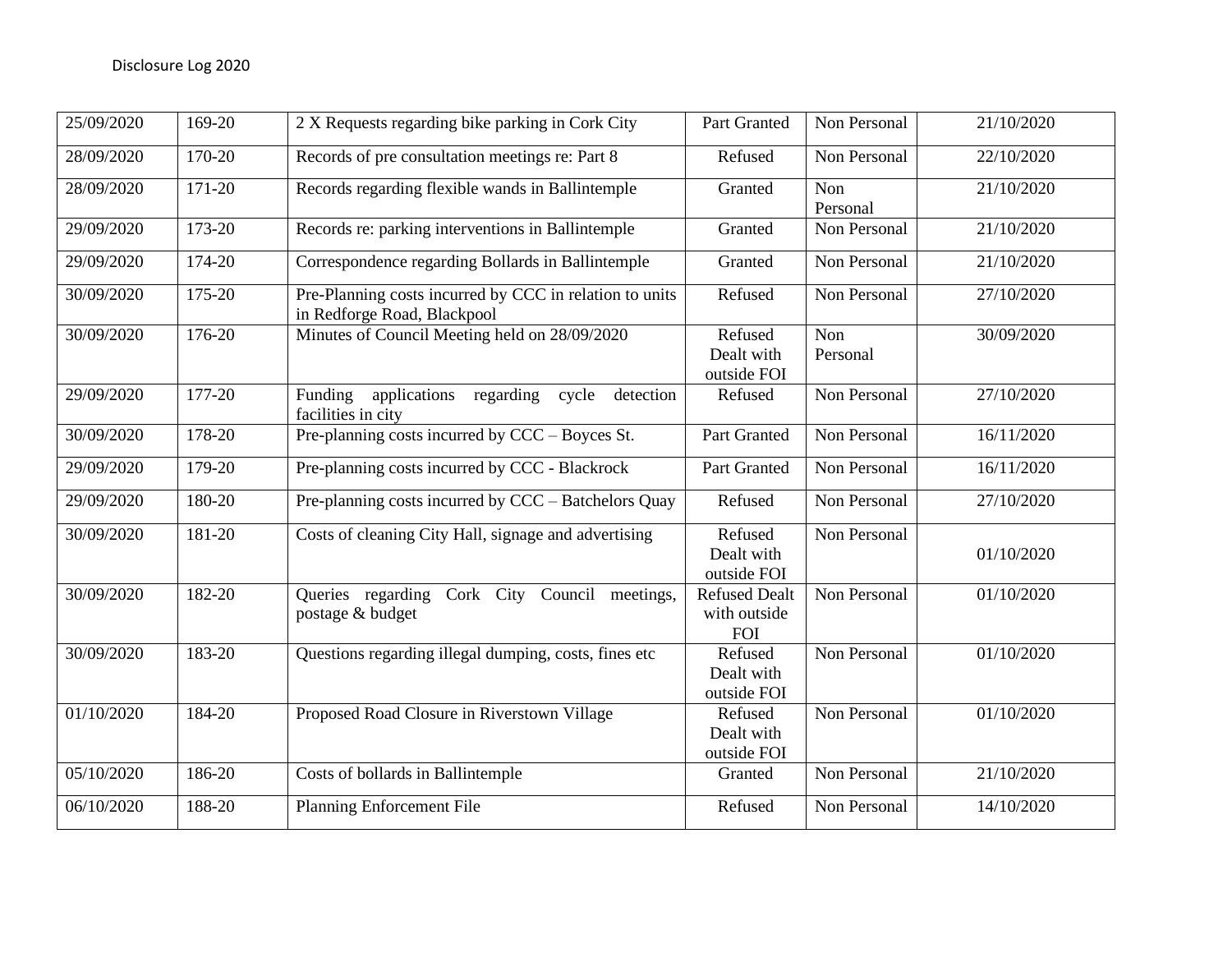| 06/10/2020 | 190-20     | Queries on ICT                                                                        | Refused                                                | Non Personal | 06/10/2020 |
|------------|------------|---------------------------------------------------------------------------------------|--------------------------------------------------------|--------------|------------|
| 12/10/2020 | 193-20     | Costing Re: a vacant property in Mitchelstown                                         | <b>Transferred</b> to<br><b>Cork County</b><br>Council | Non Personal | 12/10/2020 |
| 12/10/2020 | 194-20     | Communications regarding the Events Centre                                            | Refused                                                | Non Personal | 09/11/2020 |
| 12/10/2020 | 195-20     | Submissions regarding crossing on Park Avenue to<br><b>Blackrock Road</b>             | Granted                                                | Non Personal | 05/11/2020 |
| 21/10/2020 | 199-20     | Parking fines issued by Council or 3 <sup>rd</sup> Party from Jan<br>2019 to Jan 2020 | Granted                                                | Non Personal | 17/11/2020 |
| 29/10/2020 | 202-20     | <b>Brexit Contingency Planning</b>                                                    | Granted                                                | Non Personal | 25/11/2020 |
| 02/11/2020 | $203 - 20$ | Parking Fines & Payments in 2019 & 2020                                               | Refused<br>Dealt with<br><b>Outside FOI</b>            | Non Personal | 02/11/2020 |
| 06/11/2020 | 205-20     | Information regarding PRP's                                                           | <b>Refused Dealt</b><br>with outside<br><b>FOI</b>     | Non Personal | 06/11/2020 |
| 09/11/2020 | 206-20     | Parking fines - by Courthouse, Washington St.                                         | Refused<br>Dealt with<br>outside FOI                   | Non Personal | 09/11/2020 |
| 16/11/2021 | 209-20     | Information about Drones and Cork City Council                                        | Granted                                                | Non Personal | 10/12/2021 |
| 17/11/2020 | 210-20     | Queries regarding streetlights & costs                                                | Refused<br>Dealt with<br>outside FOI                   | Non Personal | 17/11/2020 |
| 16/11/2020 | 211-20     | Information on Artists Bursaries and CCC                                              | Refused<br>Dealt with<br>outside FOI                   | Non Personal | 20/11/2020 |
| 16/11/2020 | 212-20     | Information on R852 cycle lane to bus lane                                            | Refused                                                | Non Personal | 11/12/2020 |
| 18/11/2020 | 213-20     | Parking fines on South Main Street                                                    | Refused<br>Dealt with<br>outside FOI                   | Non Personal | 19/11/2020 |
| 19/11/2020 | 214-20     | Speed limit & Vehicle restrictions in City Centre                                     | Granted                                                | Non Personal | 14/12/2020 |